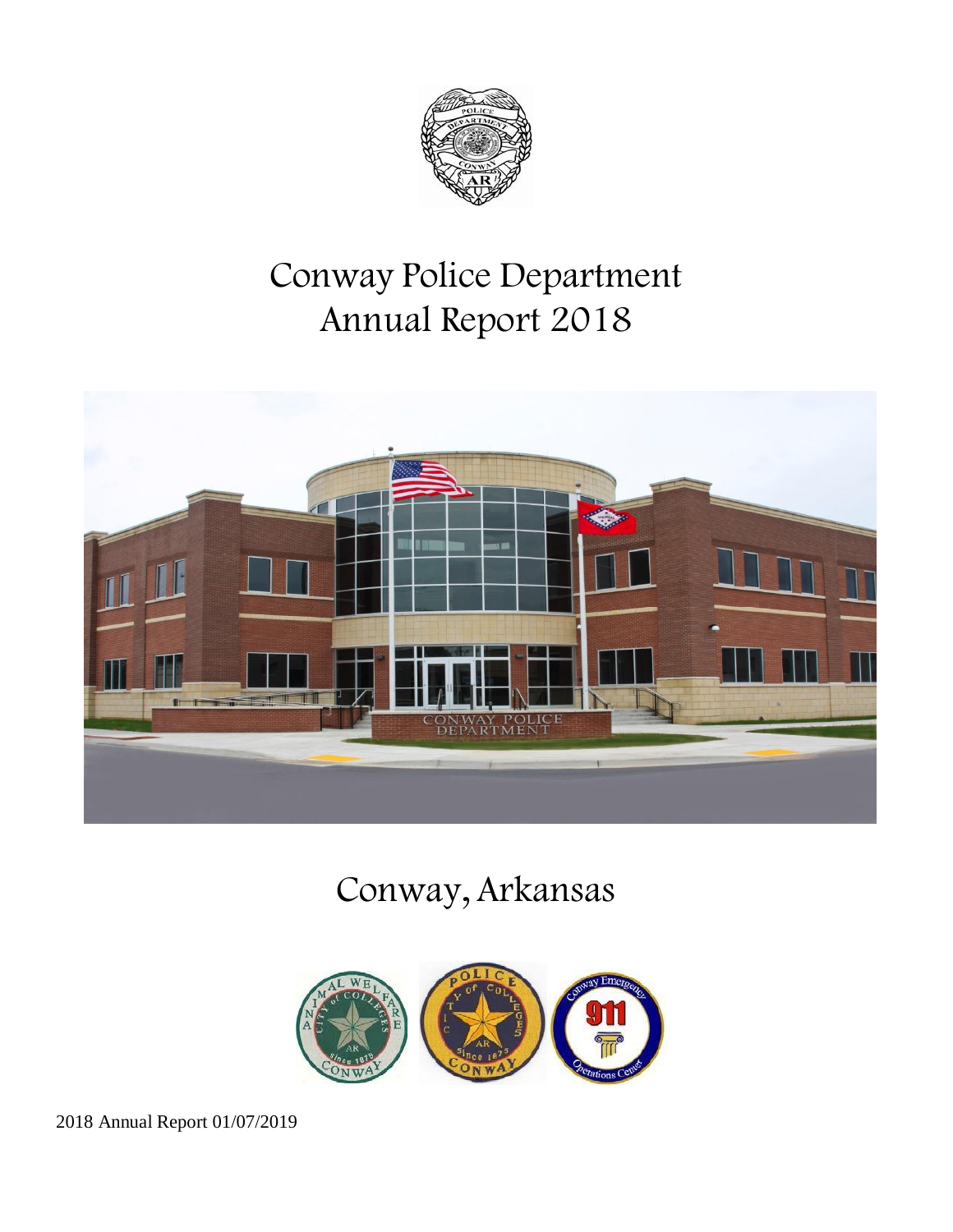

## **Conway Police Department – 2018 Annual Report**

This document is a report of not only crime statistics but activities and services conducted by the police department in the protection and service to the citizens of this community. While this is a comprehensive report of services required, it does not include the many incidents of police personnel assisting members of the community that did not result in a report filed or arrest made. This report is encouraging considering the ever increasing demand on police services by a growing community and the high turnover rate experienced in the Communications Center and Patrol Division. In 2018, we experienced a 13% turnover rate in sworn officers and a 27% turnover rate in the Conway Emergency Operations Center.

Special Operations worked twenty-seven (27) special events resulting in 1,329 total man-hours. Officers worked two (2) additional events compared to 2017 but had a 1% decrease in man-hours worked. SWAT reported being utilized seventeen (17) times in 2018 for incidents ranging from Narcotics search warrants to barricaded suspects. The Crime Suppression Unit (CSU) spent 367 hours patrolling city parks and 375 hours working special events. In addition, they made a total of 538 arrests in 2018. The Investigations Division worked a total of 2,868 cases, a 25.7% increase from 2017. Department wide, there were 4,864 adult arrests and 363 juvenile arrests made in 2018. This is a 2% increase in adult arrests and a 45% increase in Juvenile arrests when compared to the previous year. Conway Emergency Operations Center estimated 80,260 calls for service, which is a 17.9% increase from 2017. There were 36,631 Emergency 911 calls received, which is a 26.4% increase compared to the previous year. Animal Welfare Unit reported a total intake of 1,385 animals, a total of 724 adoptions and rescues, and 2,811 licenses issued. There was a 9% decrease in euthanized animals in 2018 and 2,011 citations and warnings were issued. There was a total of 21,062 hours of training for officers in 2018; these hours included Basic Police Academy Training, K9, SWAT, and Field Training. Program highlights include the continuation of the Text-A-Tip program, and the Drug Take Back Program.

The members of the Conway Police Department are dedicated professionals proud to serve and protect our community.

Chief Jody Spradlin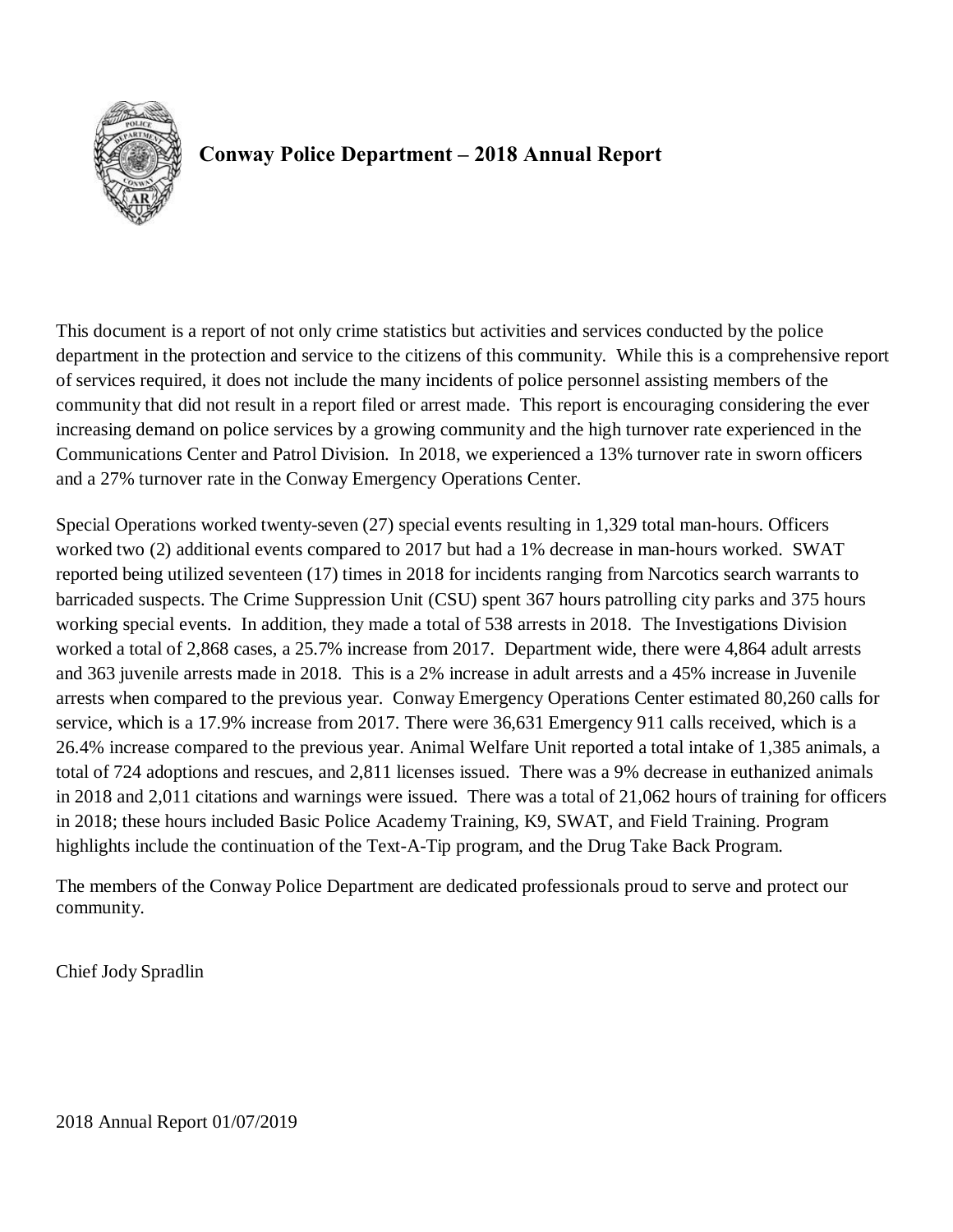**Violent Crimes,** overall, experienced a 16% increase from 2017 to 2018. There were 293 violent crimes reported in 2018 versus 253 violent crimes reported in 2017. The violent crimes in Conway for 2018 are broken down as follows:

- There was a 500% increase in Murders with 6 reported in 2018 and 1 reported in 2017.
- There was a 68% increase in Rapes with 42 in 2018 and 25 reported in 2017.
- There was a 11% decrease in Robberies with 56 in 2018 and 63 reported in 2017.
- · There was a 15% increase in Aggravated Assaults with 189 in 2017 and 164 reported in 2017.

(Although there was a 500% increase in Murders for 2018, the homicides were Domestic or Drug/Robbery related with the offender and the victim having some relationship. Although not included in our statistics for 2018, the kidnap/homicide from Target, Elvia Fragstein case, was the exception to the homicides listed. Conway PD assisted FCSO in working and apprehending the suspects in that case.)

**Property Crimes**, overall, experienced a 6% decrease from 2017 to 2018 with 2,131 property crimes reported in 2018 versus 2,260 property crimes reported in 2017. The Property Crimes in Conway for 2018 are broken down as follows:

- There was a 22% decrease in Burglaries with 245 in 2018 and 315 reported in 2017.
- There was a slight decrease in Thefts with 1,793 in 2018 and 1,797 reported in 2017.
- There was a 37% decrease in Motor Vehicle Thefts with 91 in 2018 and 144 reported in 2017.
- There was a 50% decrease in Arsons with 2 in 2018 and 4 reported in 2017.

The below table depicts reported incidents over the past eight years. This reflects that while the population in Conway has risen significantly, there has been no significant rise in crime.

|                             | Crime Statistic & Comparison for 2011 through 2018 |                |        |        |                |        |        |        |
|-----------------------------|----------------------------------------------------|----------------|--------|--------|----------------|--------|--------|--------|
|                             | 2011                                               | 2012           | 2013   | 2014   | 2015           | 2016   | 2017   | 2018   |
| Murder                      | 3                                                  | $\overline{0}$ | 1      | 1      | $\overline{2}$ | 5      |        | 6      |
| Rape                        | 20                                                 | 27             | 23     | 26     | 26             | 35     | 25     | 42     |
| Robbery                     | 82                                                 | 80             | 51     | 62     | 85             | 89     | 63     | 56     |
| <b>Burglary</b>             | 397                                                | 395            | 371    | 395    | 394            | 343    | 315    | 245    |
| Theft                       | 2,108                                              | 1,849          | 2,242  | 2,311  | 2,482          | 2,379  | 1,797  | 1,793  |
| Motor Vehicle Theft         | 105                                                | 94             | 102    | 141    | 149            | 186    | 144    | 91     |
| <b>Estimated Population</b> | 60,881                                             | 62,430         | 63,500 | 64,500 | 64,980         | 65,300 | 65,800 | 65,782 |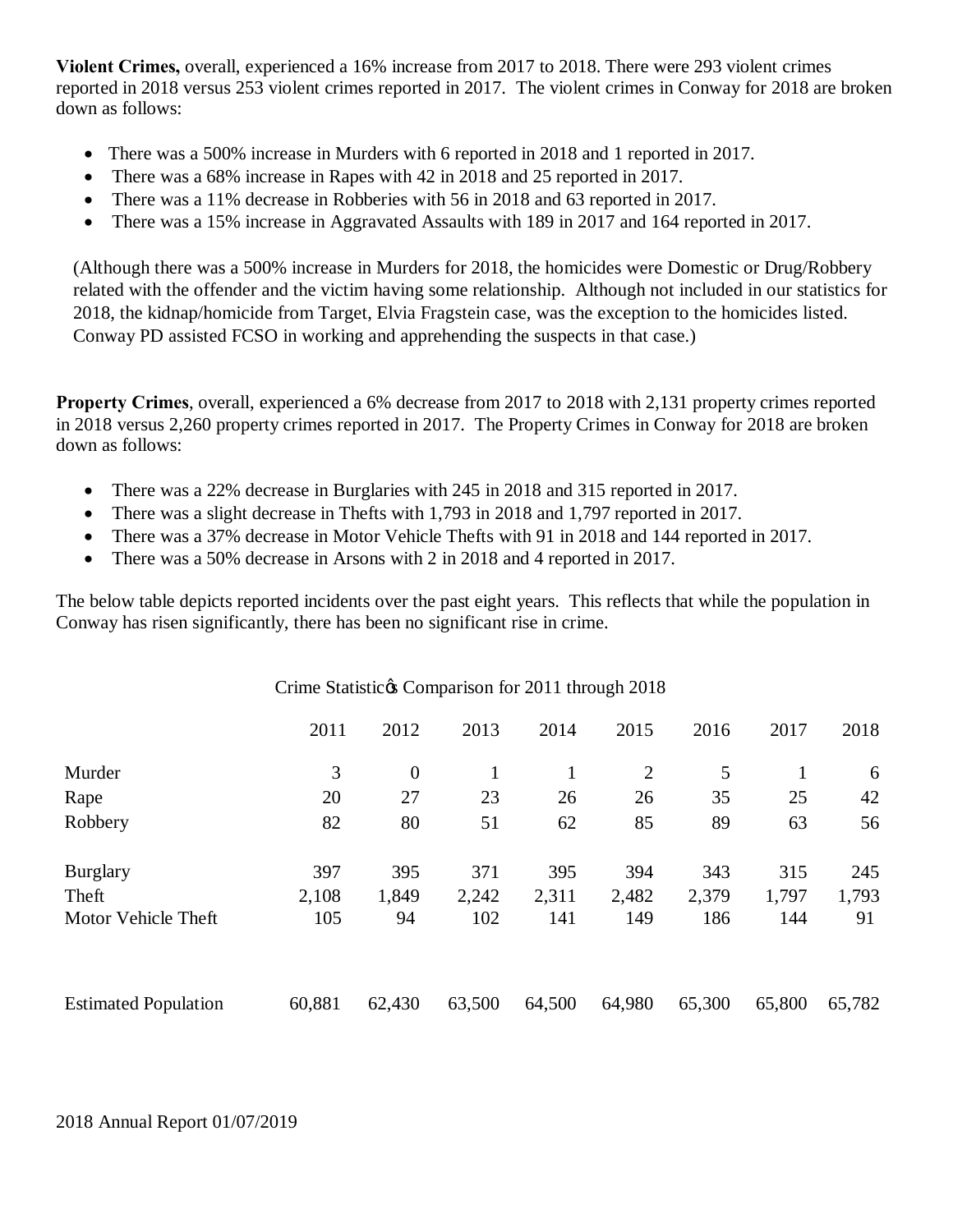#### **ADMINISTRATION DIVISION**

The Administration Division consists of 2 sworn officers and 31 non-sworn who are assigned to the following sections: Office of Professional Responsibilities, Conway Emergency Operations Center, and the Animal Welfare Unit. The following Administration Division statistics were reported for 2018:

The Conway Emergency Operations Center received a total of 36,631 9-1-1 calls in 2018. This is an average of 100 calls per day. This is also a 26.4% increase from 2017. Due to a telephone system upgrade and an inability to access the old database, the non-emergency call totals for 2018 are unknown; however, from July to December, there was a total of 25,944 non-emergency telephone calls and 14,186 9-1-1 calls. If trends for the first half of the year match those of the second half of the year, there would have been approximately 80,260 calls total, for an increase of 17.9% compared to 2017.

Animal Welfare impounded 1,385 animals in 2018 as compared to 1,629 in 2017. Dogs/Cats adopted or placed at a rescue center during 2018 were 724, a 3.6% decrease over  $2017\%$  751. Conway residents purchased 2,811 dog and cat licenses during 2018, a 7.3% decrease from the 3,033 licenses the year before. These licenses along with half of the adoptions fees brought in \$43,213 in 2018 as compared to \$41,837 in 2017. These funds allow for the spay/neuter account to continue with healthcare needs of shelter animals. (There is different licensing fee based on altered or unaltered animals.) The euthanasia rate for dogs/cats brought into the Conway AWU was 22% in 2018, compared to the 2017 euthanasia rate of 31%. This percentage rate is well below the national rate of 65%. The adoption/release to rescue rate for dogs/cats brought into the AWU in 2018 was 53% as compared to 46% in 2017. The national adoption rate is 25%. AWU officers issued 2,011 warnings and citations in 2018, an increase of 3.9% from 2017. Calls for Service decreased by 14.3% in 2018, with 2,843 compared to 3,319 in 2017.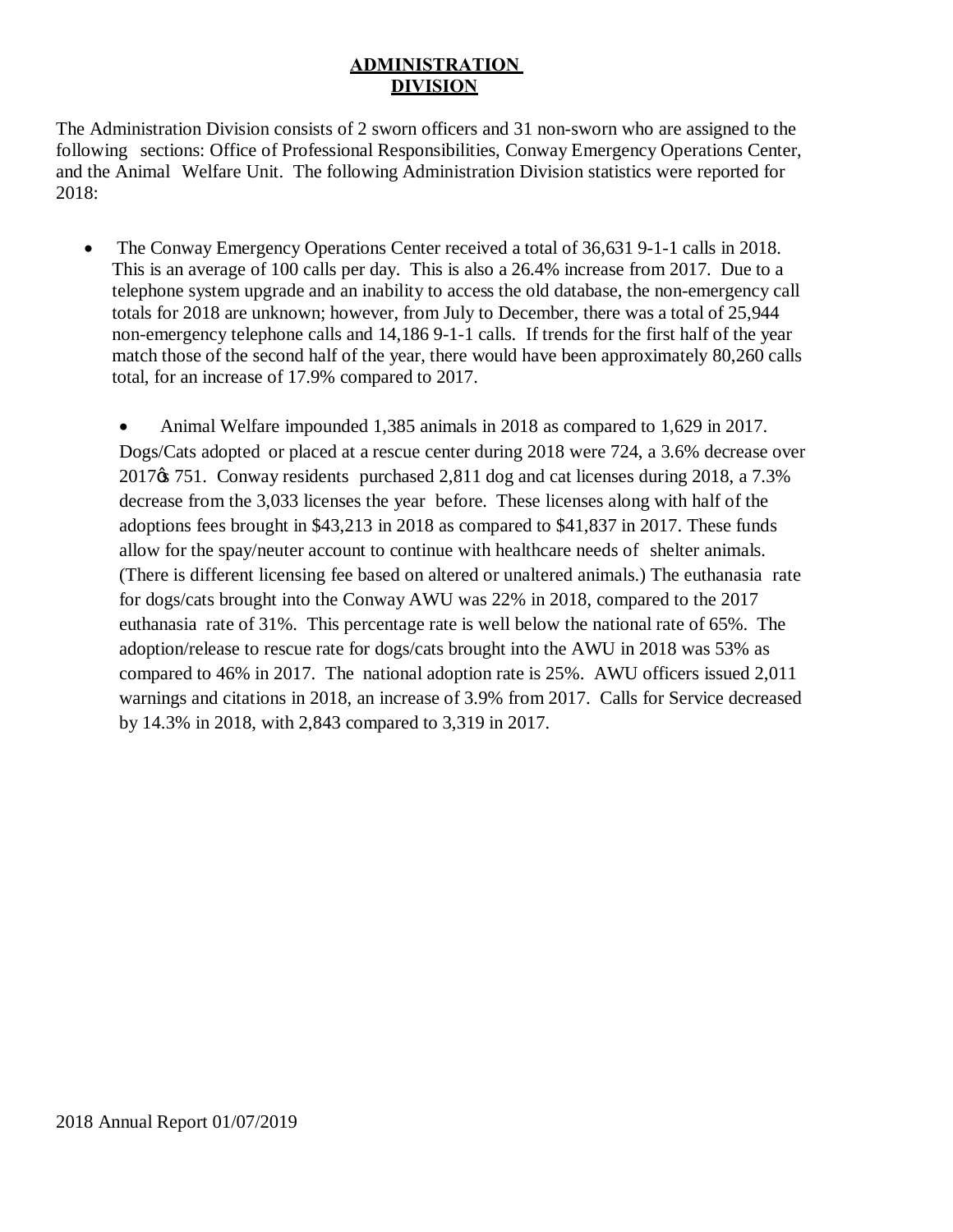### **PATROL DIVISION**

The Patrol Division consists of 85 sworn officers and 2 non-sworn. The following statistics were reported for 2018:

- Patrol Division has 16 pillars of training that each officer must complete. As of the end of 2018, the Patrol Division has maintained a 93% completion ratio for the 16 training courses. In 2018, Naloxone Training was added to the pillars. Additional pillar training includes courses such as Basic Crime Scene Processing, Emergency Vehicle Operations, Standardized Field Sobriety, and Diffusion/De-escalation.
- Patrol Officers worked approximately 18 hours of DWI Enforcement and 238 hours of Seat Belt Enforcement. This resulted in 742 vehicle stops, 303 no seat belt citations, 19 no insurance citations, 18 citations for no child restraint, 142 speed citations, 3 fugitive apprehensions, 2 drug arrests and 1 DWI arrest..
- There were 4,864 adult arrests made in 2018 in comparison to 4,760 in 2017; a 2% increase. There were 363 juvenile arrests in 2018 in comparison to 251 juvenile arrests in 2017 resulting in a 45% increase.
- Patrol reported 20 police pursuits, down from 24 in 2017, which constitutes a 17% decrease; 3,582 accidents were worked, which is less than 1% difference compared to the 3,586 accidents worked in 2017.
- · 148 DWI/DUI arrests were made in 2018 in comparison to 160 in 2017- an 8% decrease. 411 No Seat Belt citations were issued, a 51% decrease from the 832 citations issued in 2017. 50 No Child Passenger Restraint citations were issued matching the 50 issued in 2017.

# **Special Weapons and Tactics (SWAT)**

SWAT reported being utilized twenty (17) times in 2018. Fourteen (14) callouts were for Narcotics operations, one callout for CID, and two were joint operations with the US Marshall Service concerning sex offender compliance check and warrant round-up.

Each SWAT officer averaged 312 hours of training throughout the year. Specialized training consisted of Basic SWAT School, Instructor for Basic SWAT School, Advanced Firearm Instructor and Counter Drug Basic Reconnaissance Course.

## **Crime Suppression Unit (CSU)**

CSU celebrated their first full year as a unit consisting of three patrol officers and one supervisor. They made 293 felony arrests, 141 misdemeanor arrests and 104 warrant arrests for a total of 538 arrests in 2018. They recovered 5 stolen vehicles as well as 7 guns seized. Officers spent 367 hours patrolling city parks as well as working 375 hours working special events.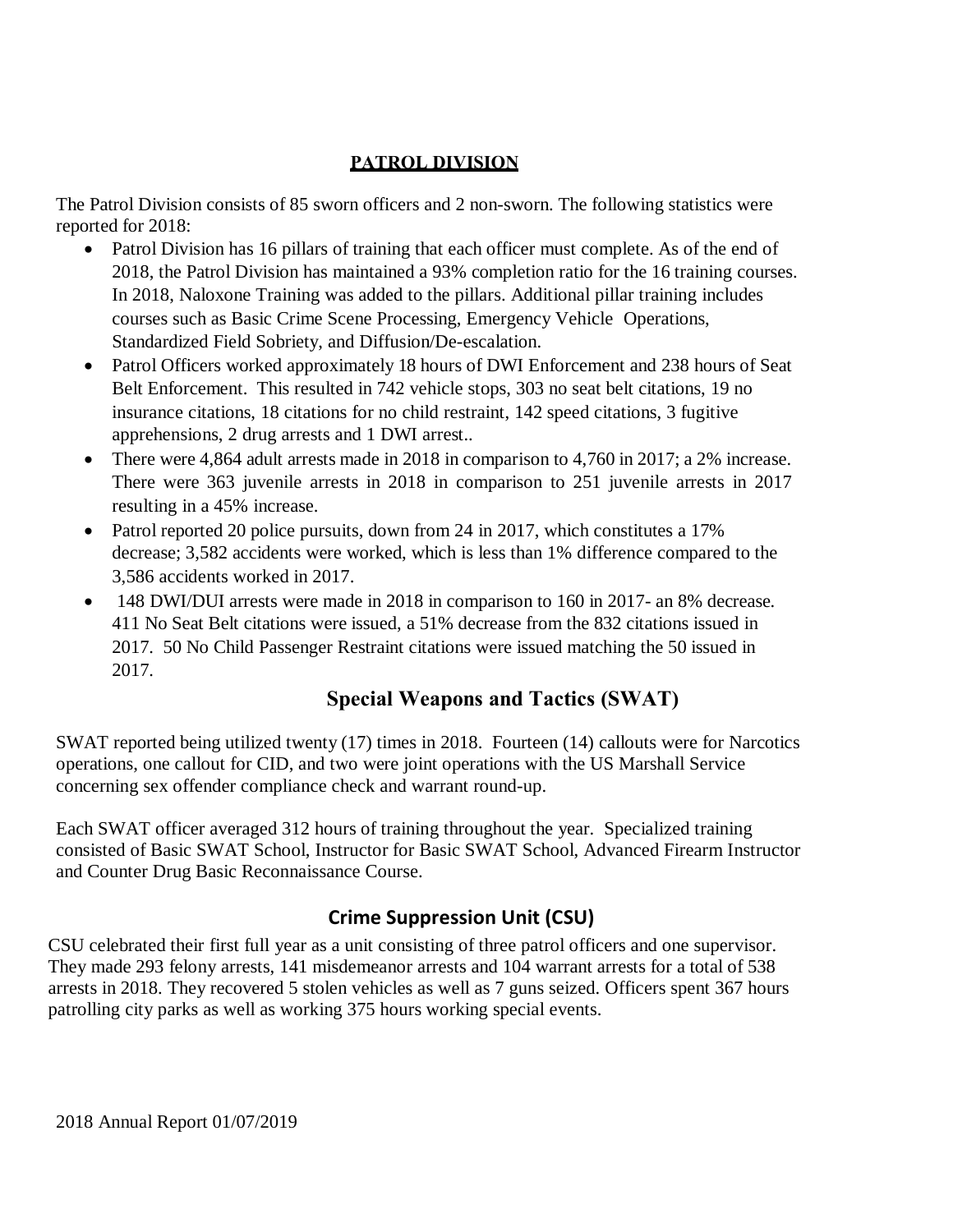## **INVESTIGATIONS DIVISION**

The Conway Police Department Criminal Investigation Division consists of 24 sworn officers and 7 non-sworn who are assigned to Investigations, Narcotics, K9 $\alpha$ , Property and Evidence, Records, and COMPSTAT. The following CID statistics were reported for 2018:

- · Criminal Investigations worked a total of 2,868 cases, a 25.7% increase from 2017. Narcotics reported 636 cases opened, a 3.8% increase compared to 2017; \$920,039 worth of illegal drugs seized, a 44.8% decrease compared to 2017; and 38 search warrants served, a 56.3% decrease compared to 2017.
- The K9 Unit was utilized 77 times throughout the year for vehicle searches, building searches, and narcotic searches. The Unit seized a street value of \$373,776 in illegal narcotics in 2018, a 78.4% decrease from 2017. They also performed 25 public demonstrations throughout the year for schools, civic groups, and other community events, a 39% decrease from 2017.
- Evidence and Property received 4,059 items in 2018, of which 1,799 were transported to the Arkansas State Crime Laboratory for processing. 2,593 items were destroyed per court order and 260 items were processed and released to the owner. 1,246 pounds of prescription drugs were taken in for disposal. In June, 633 pounds of illegal drugs and drug paraphernalia were taken to the Clean Harbor Incineration Facility to be incinerated.
- The Records Section processed 10,866 incident reports, 3,608 collision reports (1,102) collision reports processed in RMS and 2,506 reports processed in eCrash), 6,115 citations (959 citations processed in RMS and 5,156 citations processed in eCite), and 10,278 warnings (694 warning citations processed in RMS and 9,584 warning citations processed in eCite) for 2018. Records Section also entered 427 citations issued by the UCA Police Department.

### Program Highlights

v Text A Tip

Due to the enormous popularity of text messaging, the Conway Police Department continued to utilize state of the art technology to receive crime tips via text message and through WebTips. This service is 100% anonymous. The technology routes messages through a server that encrypts cell phone numbers before they get to police. The technology also allows investigators to securely reply back to the cell phone without compromising the tipster's identity.

Some of the advantages of text messaging includes being able to communicate in real time with texters. It also allows people to notify police when calling may not be feasible or safe. Texting a tip is easy. We received approximately 227 tips in 2018 regarding drug activity, suspect identification and numerous other items of interest to our department. The system has been a success.

v Drug Take Back Program

Conway Police Department maintains a permanent drop box for citizens to dispose of their unused prescription drugs. In 2018, 1256.5 lbs. of prescription medications were collected and disposed of safely through this program. This is an 84.5% increase compared to 2017.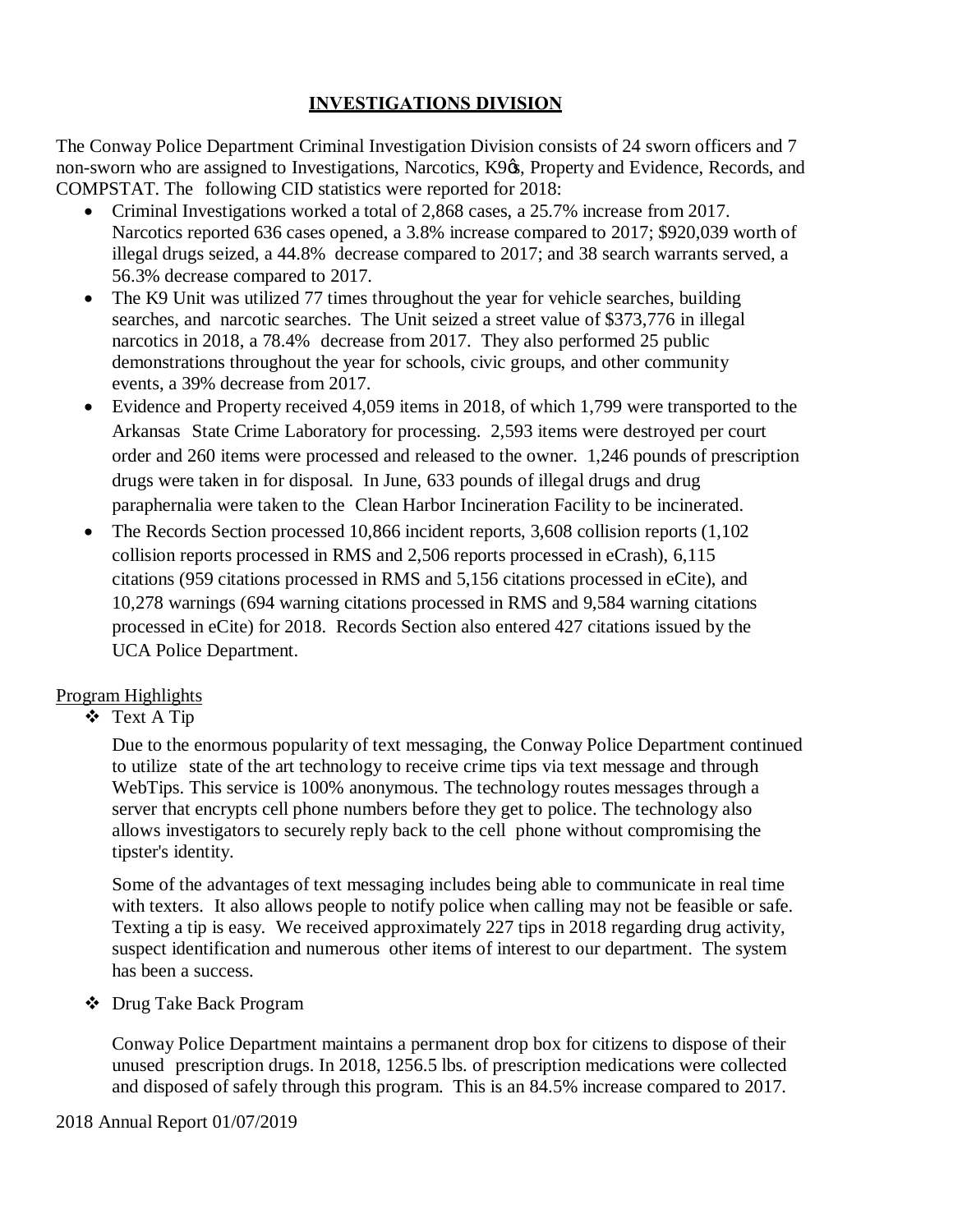#### **SUPPORT DIVISION**

The Support Division consists of 15 sworn officers and 5 non-sworn who are assigned to the following sections: Fleet Maintenance, Training, School Resource Officers, Warrants, and Information Technology. The following Support Division statistics were reported for 2018:

- Fleet Maintenance received one (1) new Ford Explorer and three (3) new Chevrolet Tahoe police vehicles. In addition, Fleet Maintenance removed from service twelve (12) various make and model vehicles that were no longer serviceable due to excess mileage or use. Four (4) were donated to the Renewal Ranch program. Total money collected from sales \$19,829.00.
- The Training Unit reported a total of 21,062 hours of training in 2018, a 19% decrease from 2017. These hours included Basic Police Academy training, K-9, SWAT, and Field Officer Training. The training division started Glock inspections and created a new Armorer & inspection form. I.T. Setup / configured 10 old laptops for use in training unit. This has assisted in teaching officers to use RMS, E-Crash, E-Cite, and that all logins needed by a new officer are working prior to being sent to their FTO.
- · Warrant Officers reported a total of 1,549 warrants served in 2018- a 32% decrease. They also spent 872 hours conducting prisoner transports throughout the state with 36,482 total miles driven. Warrant Officers spent 61 hours acting as Conway District Court bailiffs, conducted 210 applicant fingerprints, and processed 756 recalled warrants. Total number of warrants served by officers in the Conway Police Department was 3,740 warrants. Total number of warrants issued in 2018 was 2,921.
- Information Technology Network Systems Administrator reported the setup, configuration, and installation of five (5) new desktop computers and five (5) new laptop computers for various users within the PD. IT setup / configured 10 old laptops removed from units for use in training unit. He also installed and configured one (1) new wireless access point at PD. IT migrated Police Department, Conway Emergency Operations Center, and Animal Welfare cameras to a new camera software platform called Video Insight. This software will save the city financially since there is not a yearly maintenance fee for support for this product. Over 43 cameras were migrated to this software. He assisted Information Technology with the network reconfiguration for Police Department and Animal Welfare. This consisted of a new IP address scheme for CPD and the AWU locations. This is a project that IT is working on city wide to increase network security and simplify network traffic routing. He also completed and resolved 566 Helpdesk requests. These requests ranged from basic software install/configuring to laptop hardware replacement (such as LCD screen or hinge replacements, etc.)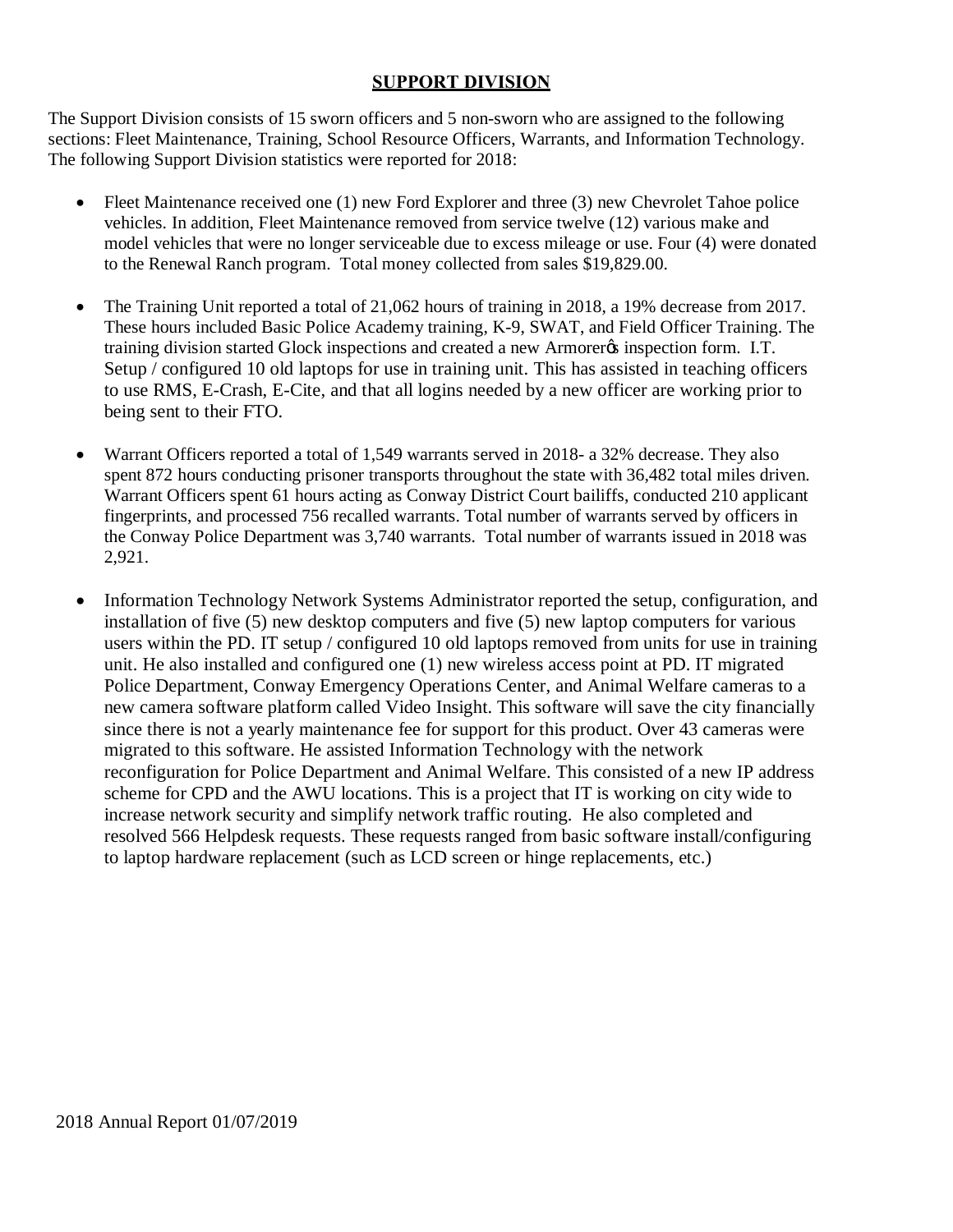

#### **Conway Police Department Sworn Turnover Rate 2013-2018**

| Year | Auth.<br><b>Sworn</b><br><b>Officers</b> | <b>Officer</b><br><b>Departures</b> | <b>Officer</b><br><b>Turnover Rate</b> |
|------|------------------------------------------|-------------------------------------|----------------------------------------|
| 2013 | 114                                      | 5                                   | 4%                                     |
| 2014 | 117                                      | 9                                   | 8%                                     |
| 2015 | 117                                      | 13                                  | 12%                                    |
| 2016 | 127                                      | 11                                  | 9%                                     |
| 2017 | 127                                      | 10                                  | 8%                                     |
| 2018 | 127                                      | 16                                  | 13%                                    |



#### **Conway Communications Center Turnover Rate 2013-2018**

| Year | <b>Auth. Sworn</b><br><b>Dispatchers</b> | <b>Departures</b> | <b>Dispatch</b><br><b>Turnover Rate</b> |
|------|------------------------------------------|-------------------|-----------------------------------------|
| 2013 | 22                                       | 3                 | 14%                                     |
| 2014 | 22                                       | 3                 | 14%                                     |
| 2015 | 22                                       |                   | 19%                                     |
| 2016 | 22                                       | 11                | 50%                                     |
| 2017 | 22                                       |                   | 32%                                     |
| 2018 | 22                                       | 6                 | 27%                                     |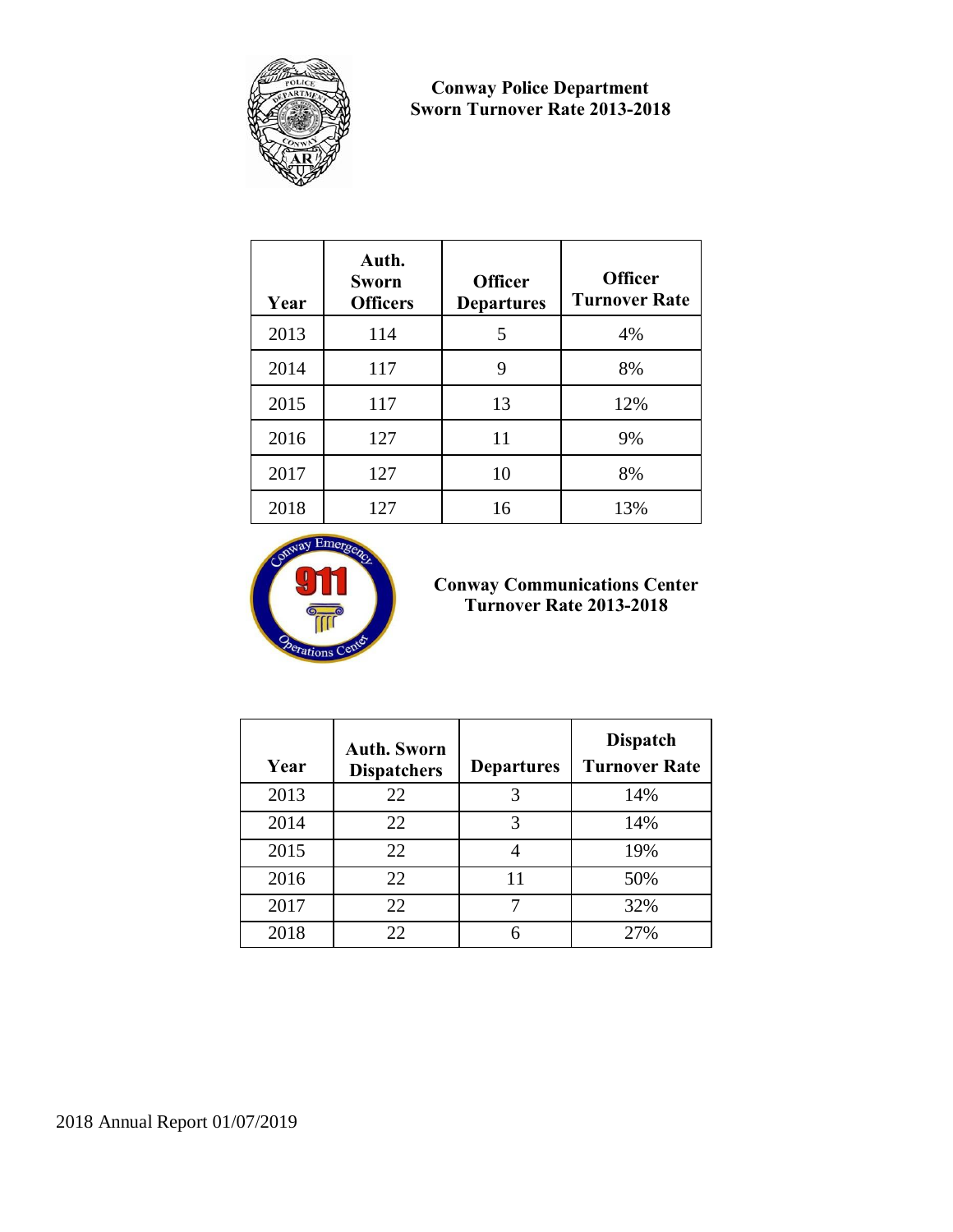

## **SWORN MANPOWER DISTRIBUTION BY RACE-GENDER-RANK**

|              | <b>Chief</b> | <b>Major</b> | Lieutenant | <b>Sergeant</b> | <b>Officer</b> | <b>Total</b>   | Percentage |
|--------------|--------------|--------------|------------|-----------------|----------------|----------------|------------|
| <b>WM</b>    |              | 3            | 9          | 12              | 70             | 95             | 74.80%     |
| WF           |              |              |            | 2               | 14             | 17             | 13.39%     |
| <b>BM</b>    |              |              | 1          |                 | 8              | 9              | 7.09%      |
| <b>BF</b>    |              |              |            |                 |                |                |            |
| <b>NAM</b>   |              |              |            |                 |                |                |            |
| <b>NAF</b>   |              |              |            |                 |                |                |            |
| HM           |              |              |            |                 | $\overline{2}$ | $\overline{2}$ | 1.57%      |
| HF           |              |              |            |                 |                |                |            |
| Vacant       |              |              |            |                 |                | 4              | 3.15%      |
| <b>TOTAL</b> |              | 4            | 10         | 14              | 94             | 127            | 100%       |



#### **NON-SWORN MANPOWER DISTRIBUTION POLICE, ANIMAL WELFARE, CEOC**



|              | <b>FT</b> | PT       | <b>Total</b> | Percentage |
|--------------|-----------|----------|--------------|------------|
| <b>WM</b>    | 7         |          | 8            | 17.39%     |
| WF           | 29        | 0        | 29           | 63.04%     |
| <b>BM</b>    | $\theta$  | 0        | $\theta$     | 0%         |
| <b>BF</b>    | 5         | 0        | 5            | 10.87%     |
| <b>NAM</b>   | 0         | $\theta$ | $\theta$     | 0%         |
| <b>NAF</b>   | 0         | $\Omega$ | $\Omega$     | 0%         |
| HM           | 0         | 0        | $\Omega$     | 0%         |
| HF           | 0         | $\Omega$ | $\Omega$     | 0%         |
| Vacant       | 4         | 0        | 4            | 8.70%      |
| <b>TOTAL</b> | 45        |          | 46           | 100%       |